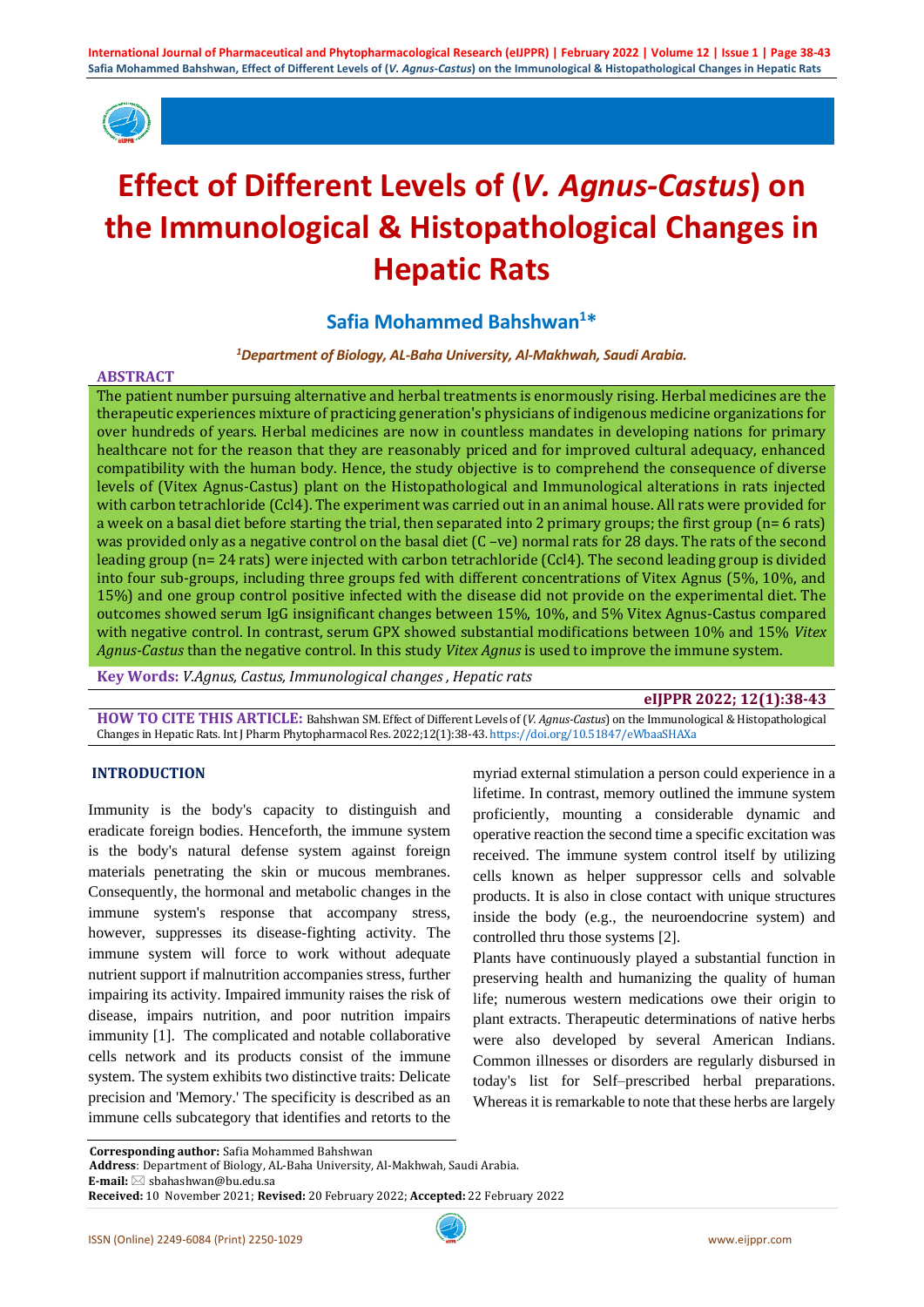**International Journal of Pharmaceutical and Phytopharmacological Research (eIJPPR) | February 2022 | Volume 12 | Issue 1 | Page 38-43 Safia Mohammed Bahshwan, Effect of Different Levels of (***V. Agnus-Castus***) on the Immunological & Histopathological Changes in Hepatic Rats**

disbursed in trivial amounts and encompass comparable health-promoting phytochemicals, as do fruits as well as vegetables. There is a chemical and botanical resemblance between countless herbal seasonings and conventional vegetables in the human diet [3]. *Vitex Agnus-Castus* herb is considered one of the famous herbs in the Arab world, used in medicine and alternative because it contains compounds, which made it occupy a distinguished position among the herbs with broad therapeutic and immunological properties. Al-Jalajil, the herb of the city, and the chastity tree, [4].

#### *Aim of investigation*

This research aims to understand the upshot of diverse levels of (the Vitex Agnus-Castus) plant on the Histopathological and Immunological changes in rats injected with carbon tetrachloride (Ccl4).

# **MATERIALS AND METHODS**

# *Materials*

# *Plants*

*Taxonomy and Nomenclature of Vitex agnus-castus*

Domain: Eukaryota, Kingdom: Plantae, Phylum: Spermatophyta, Subphylum: Angiospermae, Class: Dicotyledonae, Order: Lamiales, Family: Lamiaceae, Genus: Vitex, Species: Vitex agnus-castus.

The plant was designated to research its effects on liver diseases. The local market sold the plants as dried material.

# *Diets*

# *Basal diet*

According to Reeves *et al.* (1993), the basal diet was prepared and entailed protein 20% (casein), sucrose 10%, corn oil 4.7%, choline chloride 2%, vitamin mixture 1%, 3.5% salt mixture and 5% fiber (cellulose). the remainder was corn starch [5].

# *Carbon tetrachloride (Ccl4)*

Carbon tetrachloride was acquired from El-Gomhoryia Company for Chemical Industries, Cairo, Egypt, as a 10% liquid solution. It was dole out in white plastic bottles, which encompassed 1L as a noxious chemical material for liver poisoning, as stated in Passmore and Eastwood (1986) [6]. Simultaneously, it is mixed with paraffin oil obtained from the pharmacy for dilution during the induction.

# *Rats*

Thirty mature male albino rats of Sprague Dawley strain weighing 150-160 grams b. wt. at the age of 14-16 weeks. Strict hygienic measures were allocated to the animals with metallic stainless covers in plastic cages.

Before the experiment commencement for adaptation, the rats were provided with the basal diet for seven days. To avoid food loss and contagion, nutritious foods were offered to rats in distinctive non-scattering feeding cups, and water was delivered *ad libitum* via a narrow mouth bottle with a metallic tube firmly static at its mouth via a piece of rubber tube, as noted before all animals were subjected to a twelve hours dark and twelve hours light schedule and kept for seven days before the experiment commencement for acclimatization.

#### *Methods*

#### *Plant Preparation*

Dry plant leaves of Vitex *(Vitex Agnus- Castus)* were purchased from the local market of Al-Baha city, Saudi Arabia. All plant materials were pulverized in a mixer to provide ash and were retained in shadowy stoppered glass bottles in a dry location and cooled until use. Plants and herbs are best reserved in a cool, dry, and dark location to decrease their contents oxidation stated by Russo (2001) [7].

#### *Induction of liver intoxication in rats*

Thirty male albino rats were treated with carbon tetrachloride (Ccl<sub>4</sub>) subcutaneous injection in 50% V/V paraffin oil (2ml / kg b. wt.) two times a week for two weeks to instigate the chronic liver injury according to the process defined by Jayasekhar *et al*., (1997) [8]. Blood samples were obtained by the retro-orbital method after the injection of Ccl<sup>4</sup> to make sure the liver injury incidence and to evaluate liver function.

# *Grouping and feeding of rats*

The study used thirty (30) Sprague Dawley white male albino rats weighing about  $150 \pm 10$ g. The rats were separated into 4 groups, each of 6 rats. The groups of rats were as follows:

- Group (1): Control negative group, in which the normal rats fed on a basal diet (control"-").
- Group (2): Control positive group, rats injected with carbon tetrachloride *(CCl4)* fed on a basal diet (control"+")
- Group (3): received basal diet plus 5% Vitex Agnus
- Group (4): received basal diet plus 10% Vitex Agnus
- Group (5): received basal diet plus 15% Vitex Agnus

#### *Blood sampling*

During the final 28 days of the experimentation, the rats were sacrificed by ether anesthesia. The sample of blood was acquired through the retro-orbital technique in a clean, dry centrifuge tube. The samples were kept at room temperature for 20 minutes to clot and then centrifuged at 1500 RPM for 15 minutes. The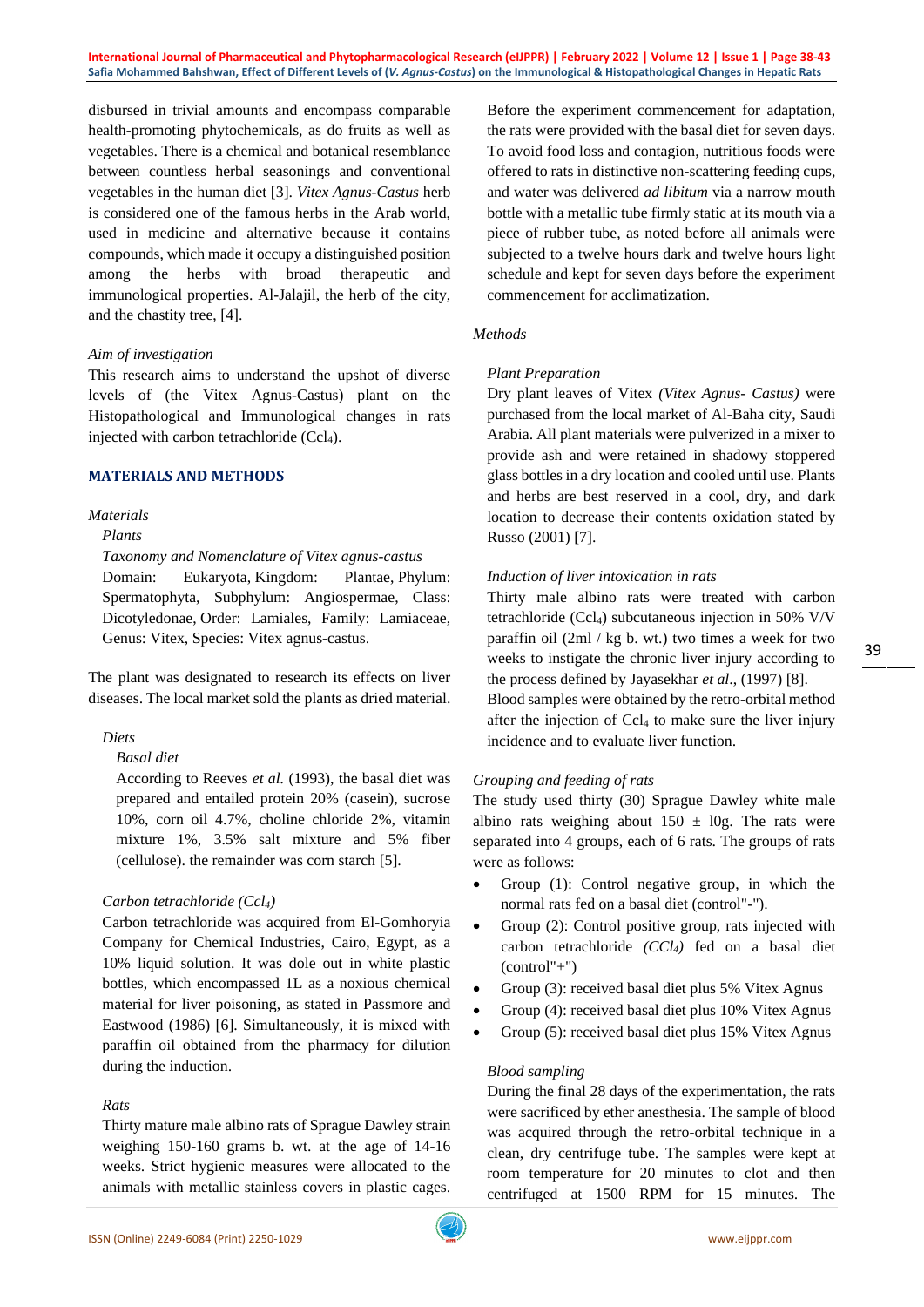biochemical analysis was done after the serum samples were composed by a dry clean syringe, decanted in Wasserman tubes, and then frozen in a refrigerator at - 10ºC. Rats were that opened, kidneys, heart, spleen, lungs, and liver removed and washed in saline solution

#### *Immunological analysis*

Lymphocytes  $(CD^{+8}$  and  $CD^{+4}$ ) assessments by using mouse monoclonal antibody chromatographic assay according to the described method Boyum (1968) & Burrels and Wells (1977) [9, 10].

# *Determination of iron indices*

- *Determination of serum ferritin* Serum ferritin was measured according to Cook *et al*. (1974) [11]. Ferritin, an iron-strong protein, is produced in most body cells and is delectable in the serum of ordinary persons.
- *Determination of Hemoglobin (Hb)* Determination of Hemoglobin was according to *Cook et al. (1974).*
- *Hematocrit Determination (PCV)* Packed cell volume (PCV) Hematocrit was measured according to Cook *et al*. (1974).

#### *Histopathological examination*

According to Carleton, 1978, at the end of the experiment, specimens from the liver were composed right after animals were sacrificed and then fixed in 10% neutral formalin, dehydrated in ethyl alcohol, cleared in xylene, and embedded in paraffin wax 4-6 thick segments were organized and stained with hematoxylin and eosin.

# *Statistical analysis*

The attained data were evaluated with SPSS software, SAS Institute, Cary, NC). Different treatments effects were investigated by one-way ANOVA (Analysis of variance) test by Duncan's multiple range test, and p<0.05 was utilized to designate importance between diverse groups. The following formulas were used [12].

# **RESULTS AND DISCUSSION**

This investigation aims to understand the impact of dissimilar levels of (the Vitex Agnus-Castus) plant on the Immunological and Histopathological variations in rats injected with carbon tetrachloride (Ccl4).

#### *Immunological results*

The feeding distinct concentration influence of *Vitex Agnus-Castus* on immunity indices (serum IgG, IgM, and total immunoglobulin) in regular and hepatitis rats after four weeks of feeding were represented in **Table 1**.

 - *Serum IgG* value in the regular rat group was  $(2850.5\pm350.10)$  U/ml. Whereas hepatitis rats groups served on basal and enhanced diets with altered levels of *Vitex Agnus-Castus* (positive control, 15%, 10%, and 5% *Vitex Agnus-Castus*) revealed serum IgG values (1500.7±300.51, 2540.9±210.50, 2350.60± 100.30, and 1800.6±250.2) U/ml, respectively. The outcomes established insignificant modifications amongst 15%, 10%, and 5% *Vitex Agnus-Castus* than the negative control.

*- Serum IgM value* in the regular rat group was  $(380.92\pm15.12)$  U/ml. Even though in hepatitis rats, groups provided on basal and augmented diets with diverse levels of *Vitex Agnus-Castus* were (190.55±10.24, 295.40±10.22, 260.40±45.30, and 210.60±15.50) U/ml, for (positive control, 15%, 10%, and 5% *Vitex Agnus-Castus*), respectively. The outcomes affirmed substantial transformations concerning 5%, 10%, and 15% *Vitex Agnus-Castus* related to the negative control.

*- Total immunoglobulin value* in the ordinary rat group was  $(3650.25 \pm 200.5)$  U/ml. Whereas in hepatitis rats, groups nourished on basal and augmented diets using numerous levels of *Vitex Agnus-Castus* were (2232.78±65.2, 3000.45±65.45, 2700.50±20.50, and 2530.15±60.4) U/ml, for (positive control, 15%, 10%, and 5% *Vitex Agnus-Castus*), respectively. The outcomes established the substantial changes amongst 10%, and 15% *Vitex Agnus-Castus* paralleled the negative control.

| <b>Table 1:</b> Effect of unferent levels of ( <i>v. Hgmas</i> ) casins) on immunity indices |                                |                               |                               |                    |                               |  |  |  |
|----------------------------------------------------------------------------------------------|--------------------------------|-------------------------------|-------------------------------|--------------------|-------------------------------|--|--|--|
| Immunity<br>Indices                                                                          | Control<br>$^{(+)}$            | Control<br>$(\textnormal{-})$ | 15%<br>Vitex Agnus            | 10%<br>Vitex Agnus | 5%<br>Vitex Agnus             |  |  |  |
| $IgG$ (U/ml)                                                                                 | $1500.7 + 300.51$ <sup>d</sup> | $2850.5 + 350.1^a$            | $2540.9+210.5^{\mathrm{b}}$   | $2350.6+100.30b$   | $1800.6 + 250.2$              |  |  |  |
| $IgM$ (U/ml)                                                                                 | $190.55 + 10.24$ <sup>d</sup>  | $380.92 + 15.12^a$            | $295.40+10.22b$               | $260.40 + 45.30$   | $210.60 + 15.50$ <sup>d</sup> |  |  |  |
| Total<br>Immunoglobulin $(U/ml)$                                                             | $2232.78 + 65.2$ <sup>d</sup>  | $3650.2 + 200.5^{\circ}$      | $3000.45 + 65.4$ <sup>a</sup> | $2700.50+20.50b$   | $2530.15 + 60.4^{\circ}$      |  |  |  |

**Table 1.** Effect of different levels of *(V. Agnus-Castus)* on immunity indices

Values denote arithmetic means ± Standard error of the mean. One-way ANOVA test, whereas those with comparable letters are insignificant.

The feeding different concentration impact of *Vitex Agnus-Castus* on serum detoxifying enzyme indices (serum GSH

and serum GPX) in ordinary and hepatitis rats after four weeks of feeding were indicated in **Table 2**.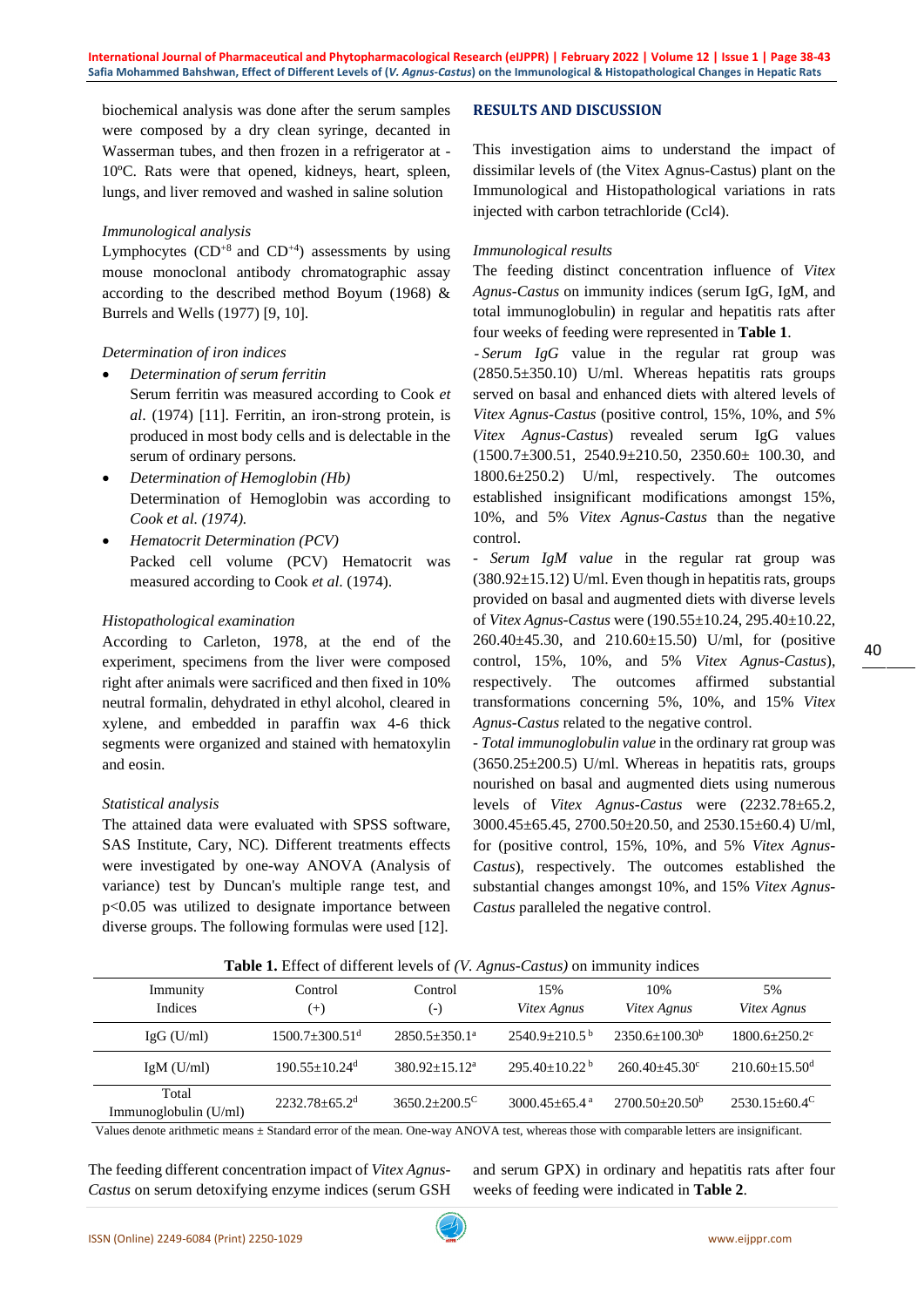*- Serum GSH* value in the ordinary rat group was (2.65± 0.03) U/ml. Whereas hepatitis rats groups served on basal and improved diets using diverse levels of *Vitex Agnus-Castus* (positive control, 15%, 10%, and 5% *Vitex Agnus-Castus*) indicated serum GSH values (2.15±0.51, 3.25±0.03, 2.90±0.02, and 2.55±0.03) U/ml, respectively. The outcomes revealed momentous modifications amongst 10% and 15% *Vitex Agnus-Castus* related to the negative control.

- Serum GPX value in the ordinary rat group was (55.90±2.10) U/ml. Whereas in hepatitis rats, groups provided on basal and augmented diets using dissimilar levels of *Vitex Agnus-Castus* were (48.15±2.20, 75.33±9.35, 68.44±6.30, and 55.35±2.40) U/ml, for (positive control, 15%, 10%, and 5% *Vitex Agnus-Castus*), respectively. The outcomes presented substantial variances amid 10% and 15% *Vitex Agnus-Castus* than the negative control.

**Table 2.** Effect of different levels of *(V. Agnus-Castus)* on detoxifying enzyme indices in rats injected with carbon tetrachloride (Ccl<sub>4</sub>)

| Control<br>$(+)$ | Control<br>$(-)$  | 15%<br><i>Vitex Agnus</i> | 10%<br>Vitex Agnus | 5%<br>Vitex Agnus      |  |  |  |
|------------------|-------------------|---------------------------|--------------------|------------------------|--|--|--|
| $2.15+0.5^{b}$   | $2.65 \pm 0.03$ c | $3.25 + 0.03^a$           | $2.90 + 0.02^b$    | $2.55 + 0.3$ °         |  |  |  |
| $48.15 + 2.20$ c | $55.90 + 2.10$ c  | $75.33 + 9.35^{\circ}$    | $68.44 + 6.30^b$   | $55.35 + 2.40^{\circ}$ |  |  |  |
|                  |                   |                           |                    |                        |  |  |  |

GSH (Glutathione), GPX (Glutathione Peroxidase, Values denote arithmetic means ± Standard error of the mean. One way ANOVA test, while those with similar letters are non-significant

**Table 3** indicated the different feeding concentrations impact of *Vitex Agnus-Castus* on serum ferritin, hematocrit, and hemoglobin values in ordinary and hepatitis rats after four weeks of feeding.

*- Serum Ferritin* value inside the regular rat group was  $(48.2 \pm 3.1)$  g/L. Whereas the groups of rats with hepatitis provided on basal and augmented diets using diverse levels of *Vitex Agnus-Castus* (positive control, 5%, 10%, and 15% *Vitex Agnus-Castus*) indicated serum ferritin values  $(36.3 \pm 2.25, 44.9 \pm 2.50, 38.25 \pm 0.03,$  and  $36.9 \pm 4.45)$  pg/L, respectively. The outcomes indicated substantial changes between all groups of *Vitex Agnus-Castus* when associated with negative control.

*- Hemoglobin* value in the normal rat group was  $(11.92\pm0.12)$  g/L. Whereas in hepatitis rats, groups provided on basal and enhanced diets using diverse levels of *Vitex Agnus-Castus* were (8.20±0.11, 10.95±0.2, 10.66 $\pm$ 0.25, and 9.15 $\pm$ 0.33) g/L for (positive control, 15%, 10%, and 5% *Vitex Agnus-Castus*), respectively. The outcomes demonstrated a substantial dissimilarity concerning all groups of *Vitex Agnus-Castus* when equated with negative control.

*The hematocrit value* in the ordinary rat group was  $(37.25\pm2.5)$  %. Whereas in hepatitis rats, groups served on basal and augmented diets using diverse levels of *Vitex Agnus-Castus* were (30.20±2.2, 35.20±4.15, 34.6±2.2, and 31.65±5.4) % for (positive control, 5%, 10%, and 15% *Vitex Agnus-Castus*), respectively. The outcomes established substantial alterations amongst 5%, 10%, and 15% *Vitex Agnus-Castus* related to the negative control. [13], indicated to have an effect on chaste tree fruit (CTF) oral administration extract on development overall performance, serum biochemical parameters, hematological indices, and the increased manifestation and appetite-associated genes in goldfish (Carassius auratus), which corresponds with the prevailing results. The group provided the CTF extract usage at 1.5%, indicating the maximum RBC levels, serum albumin, hematocrit, and hemoglobin  $(P < 0.05)$ . Simultaneously, insignificant modifications were detected for mean hemoglobin, mean corpuscular volume, along with mean corpuscular hemoglobin concentration surrounding entire groups  $(P >$ 0.05). The aspartate transaminase stages and lactate dehydrogenase have been reduced with the aid of augmenting the CTF extract supplementation tiers, and the lowest values were acquired in a 1.5% CTF extract weight loss program ( $P < 0.05$ ).

| <b>Table 5:</b> Effect of unferent levels of ( <i>v. Hgnus</i> ) casins) on from marces of face |                             |                               |                    |                        |                       |  |  |
|-------------------------------------------------------------------------------------------------|-----------------------------|-------------------------------|--------------------|------------------------|-----------------------|--|--|
| Iron Indices                                                                                    | Control<br>$^{(+)}$         | Control<br>$(\textnormal{-})$ | 15%<br>Vitex Agnus | 10%<br>Vitex Agnus     | 5%<br>Vitex Agnus     |  |  |
| Serum ferritin $(g/L)$                                                                          | $36.3 + 2.25$ °             | $48.2 + 3.1^a$                | $44.9 + 2.50b$     | $38.25 + 0.03^{\circ}$ | $36.9 + 4/5^{\circ}$  |  |  |
| Hemoglobin $(g/L)$                                                                              | $8.20 \pm 0.1$ <sup>d</sup> | $11.92 + 0.12^a$              | $10.95 + 0.2^a$    | $10.66 + 0.25^{\circ}$ | $9.15 + 0.33^c$       |  |  |
| Hematocrit (%)                                                                                  | $30.20 + 3.3^{\circ}$       | $37.25 + 2.5^{\mathrm{a}}$    | $35.20 + 4.15^b$   | $34.60 + 2.2^b$        | $31.65 + 5.4^{\circ}$ |  |  |

**Table 3.** Effect of different levels of *(V. Agnus-Castus)* on iron indices of rats

Values denote arithmetic means ± Standard error of the mean. One-way ANOVA test, while those with similar letters are insignificant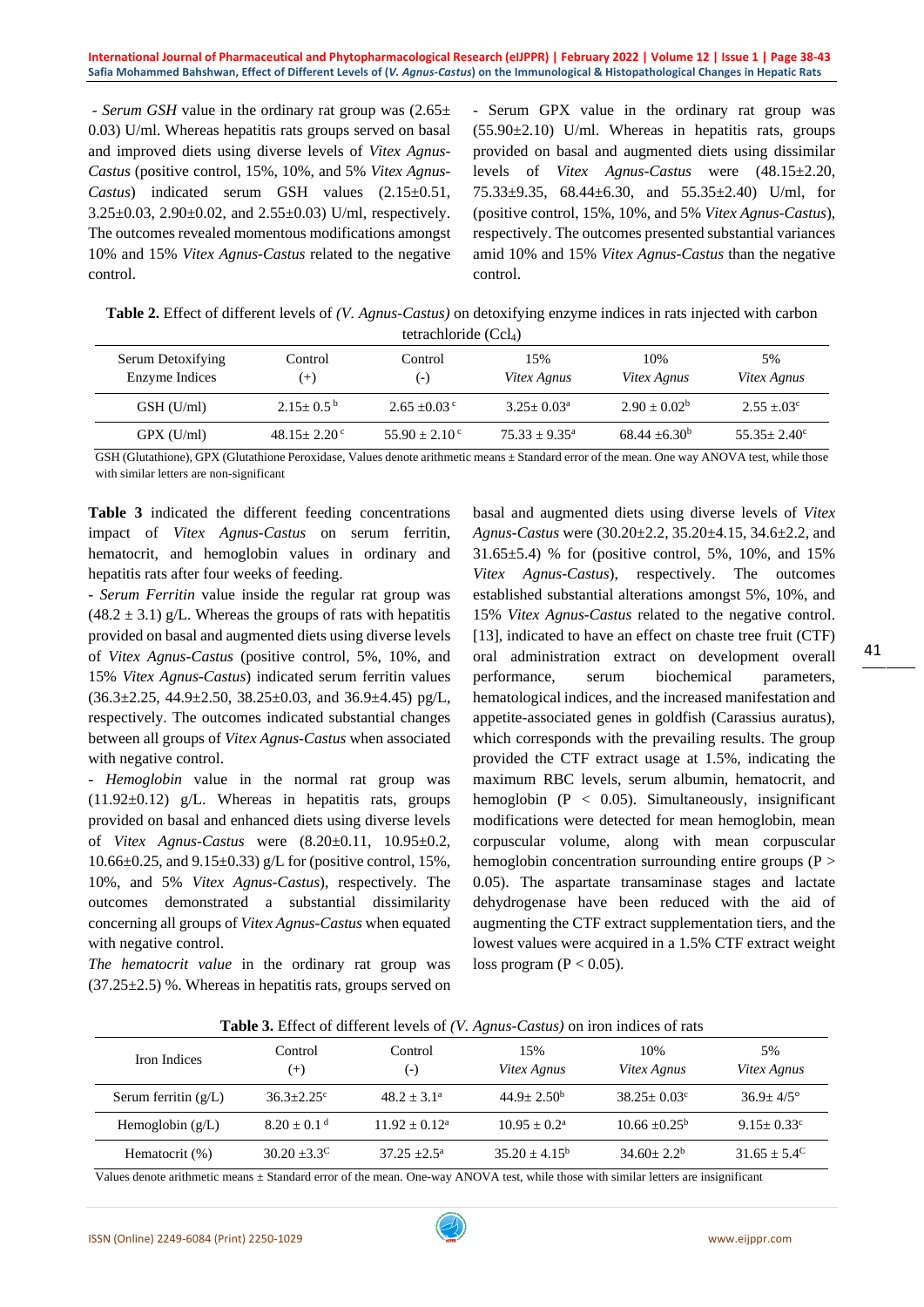**International Journal of Pharmaceutical and Phytopharmacological Research (eIJPPR) | February 2022 | Volume 12 | Issue 1 | Page 38-43 Safia Mohammed Bahshwan, Effect of Different Levels of (***V. Agnus-Castus***) on the Immunological & Histopathological Changes in Hepatic Rats**

# *Histopathological results*

The histopathological results are considered in **Figures 1- 4**.



**Figure 1.** Liver of control (-), untreated rat showing the normal histology of hepatic lobule. (H and  $E \times 200$ )



Figure 2. Liver of rat affected with hepatitis and treated with 15% Vitex Agnus showing Simusoidal leucocytosis. (H and E x 200)



Figure 3. Liver of rat affected with hepatitis and treated with 10% Vitex Agnus showing kupffer cells activation. (H and E x 200)



**Figure 4.** The liver of rats affected with hepatitis and treated with 5% Vitex Agnus indicated no histopathological changes were detected in the rat's liver from groups (H and Ex200)

*Recommendations*

- 1. This study recommended using *Vitex Agnus* to improve the immune system.
- 2. Use different levels of *Vitex Agnus*, especially that of 5%.

**Acknowledgments:** None

**Conflict of interest:** None

**Financial support:** None

**Ethics statement:** None

# **REFERENCES**

- [1] Turvey SE, Broide DH. Innate immunity. J Allergy Clin Immunol. 2010;125(2):S24-32. doi:10.1016/j.jaci.2009.07.016.
- [2] Liu S, Wang S, Lu S. DNA immunization as a technology platform for monoclonal antibody induction. Emerg Microbes Infect. 2016;5(4):e33. doi:10.1038/emi.2016.27.
- [3] Boullata JI, Nace AM. Safety issues with herbal medicine. Pharmacotherapy. 2000;20(3):257-69.
- [4] Hajdú Z, Hohmann J, Forgo P, Martinek T, Dervarics M, Zupkó I, et al. Diterpenoids and flavonoids from the fruits of Vitex agnus‐castus and antioxidant activity of the fruit extracts and their constituents. Phytother Res. 2007;21(4):391-4. doi:10.1002/ptr.2021.
- [5] Reeves PG, Nielson FH, Fahmy GC. Reports of the American Institute of Nutrition, adhoc wiling committee on reformulation of the AIN 93. Rodent Diet J Nutri. 1993;123:1939-51.
- [6] Passmore R, Eastwood MA. Human Nutrition and Dietetics. Eight editions. Longman Group UK LTD. Churchill Livingstone. 1986.